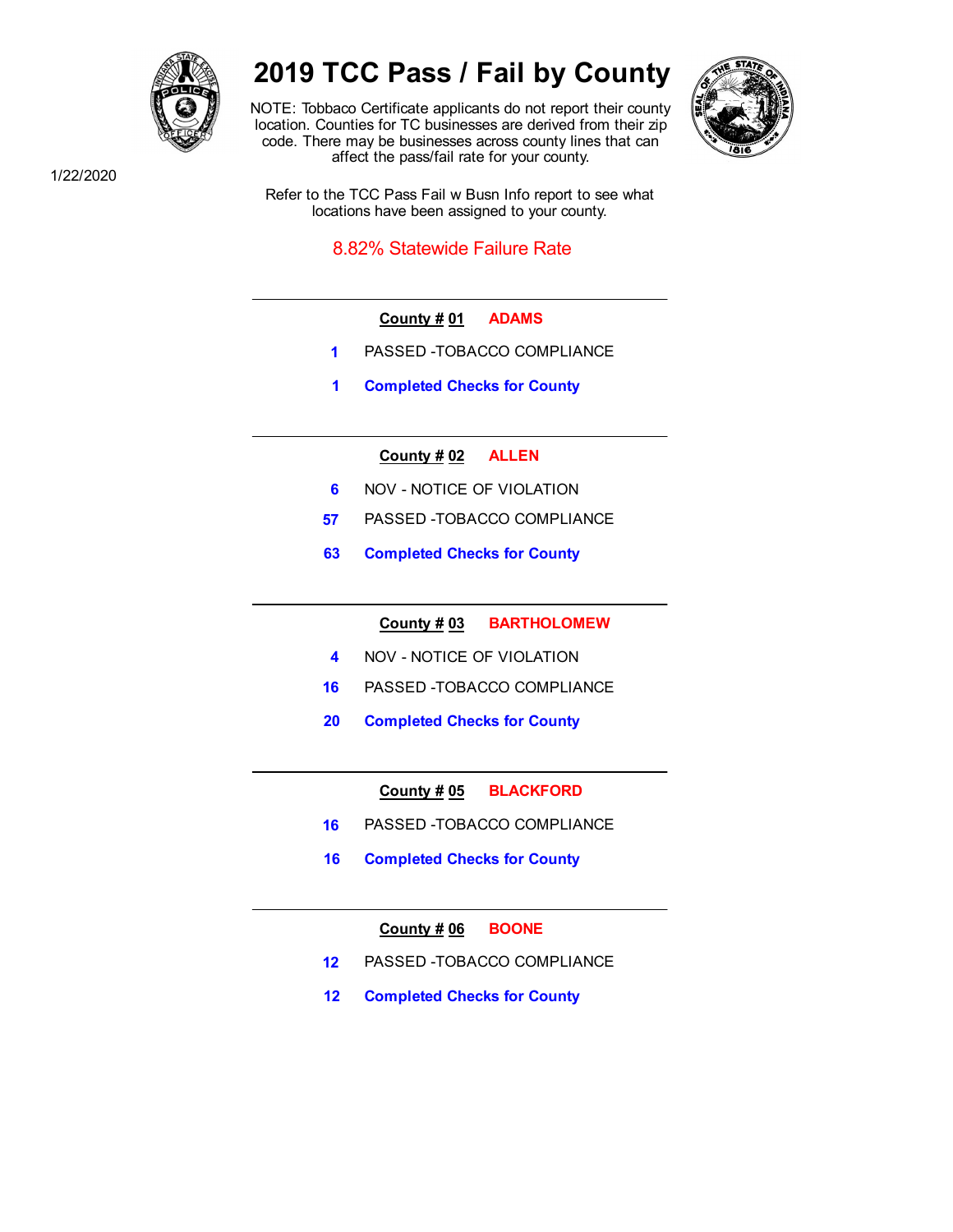#### **County # 07 BROWN**

- **1** PASSED -TOBACCO COMPLIANCE
- **1 Completed Checks for County**

# **County # 08 CARROLL**

- **7** PASSED -TOBACCO COMPLIANCE
- **7 Completed Checks for County**

# **County # 10 CLARK**

- **4** NOV NOTICE OF VIOLATION
- **3** PASSED -TOBACCO COMPLIANCE
- **7 Completed Checks for County**

# **County # 11 CLAY**

- **2** NOV NOTICE OF VIOLATION
- **40** PASSED -TOBACCO COMPLIANCE
- **42 Completed Checks for County**

#### **County # 12 CLINTON**

- **2** NOV NOTICE OF VIOLATION
- **7** PASSED -TOBACCO COMPLIANCE
- **9 Completed Checks for County**

#### **County # 13 CRAWFORD**

- **1** NOV NOTICE OF VIOLATION
- **10** PASSED -TOBACCO COMPLIANCE
- **11 Completed Checks for County**

# **County # 14 DAVIESS**

**3** NOV - NOTICE OF VIOLATION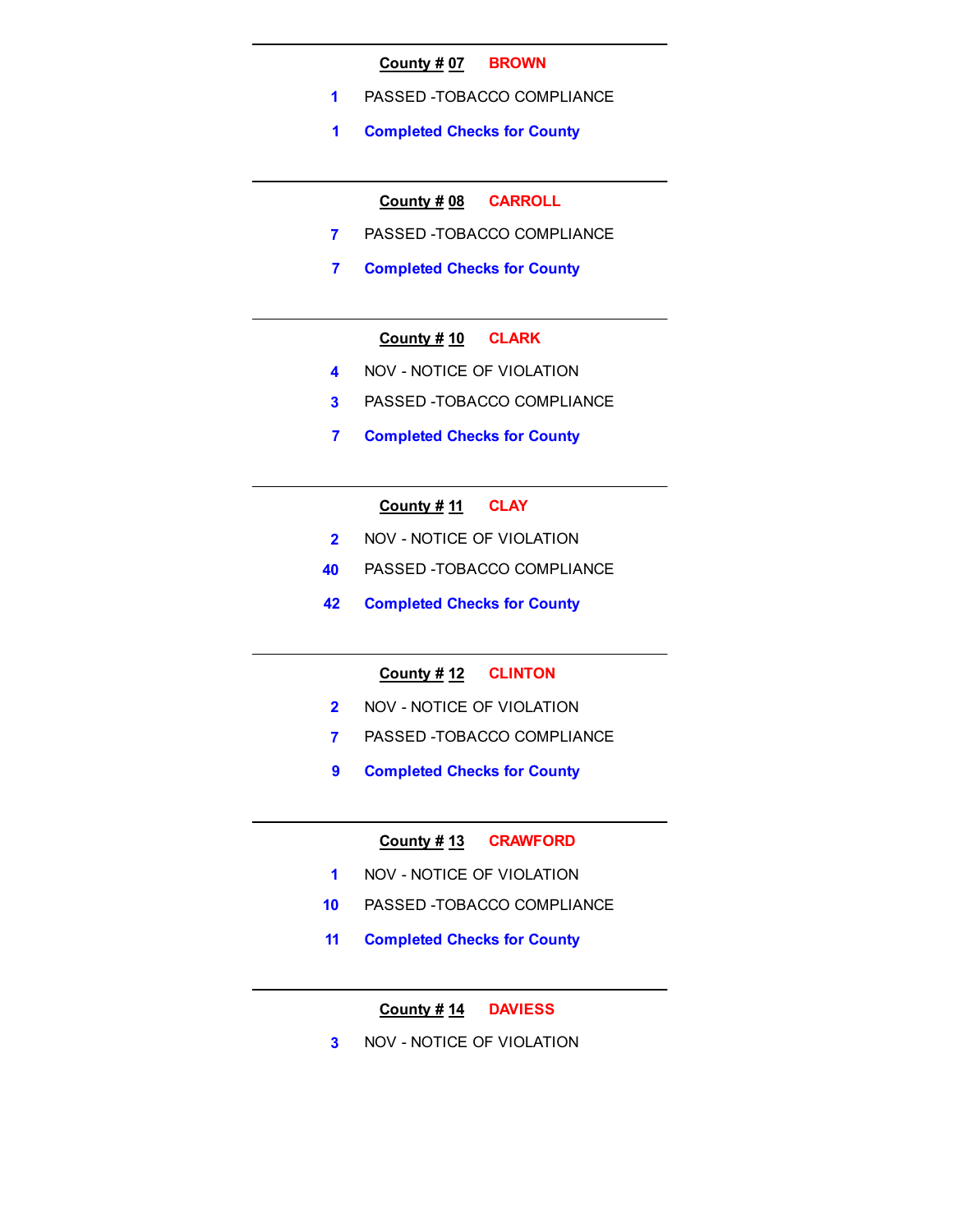- **26** PASSED -TOBACCO COMPLIANCE
- **29 Completed Checks for County**

#### **County # 15 DEARBORN**

- **14** NOV NOTICE OF VIOLATION
- **41** PASSED -TOBACCO COMPLIANCE
- **55 Completed Checks for County**

#### **County # 16 DECATUR**

- **5** NOV NOTICE OF VIOLATION
- **25** PASSED -TOBACCO COMPLIANCE
- **30 Completed Checks for County**

# **County # 17 DEKALB**

- **6 NOV NOTICE OF VIOLATION**
- **19** PASSED -TOBACCO COMPLIANCE
- **25 Completed Checks for County**

### **County # 18 DELAWARE**

- **1** NOV NOTICE OF VIOLATION
- **9** PASSED -TOBACCO COMPLIANCE
- **10 Completed Checks for County**

#### **County # 19 DUBOIS**

- **2** NOV NOTICE OF VIOLATION
- **2** PASSED -TOBACCO COMPLIANCE
- **4 Completed Checks for County**

#### **County # 20 ELKHART**

- **2** NOV NOTICE OF VIOLATION
- **24** PASSED -TOBACCO COMPLIANCE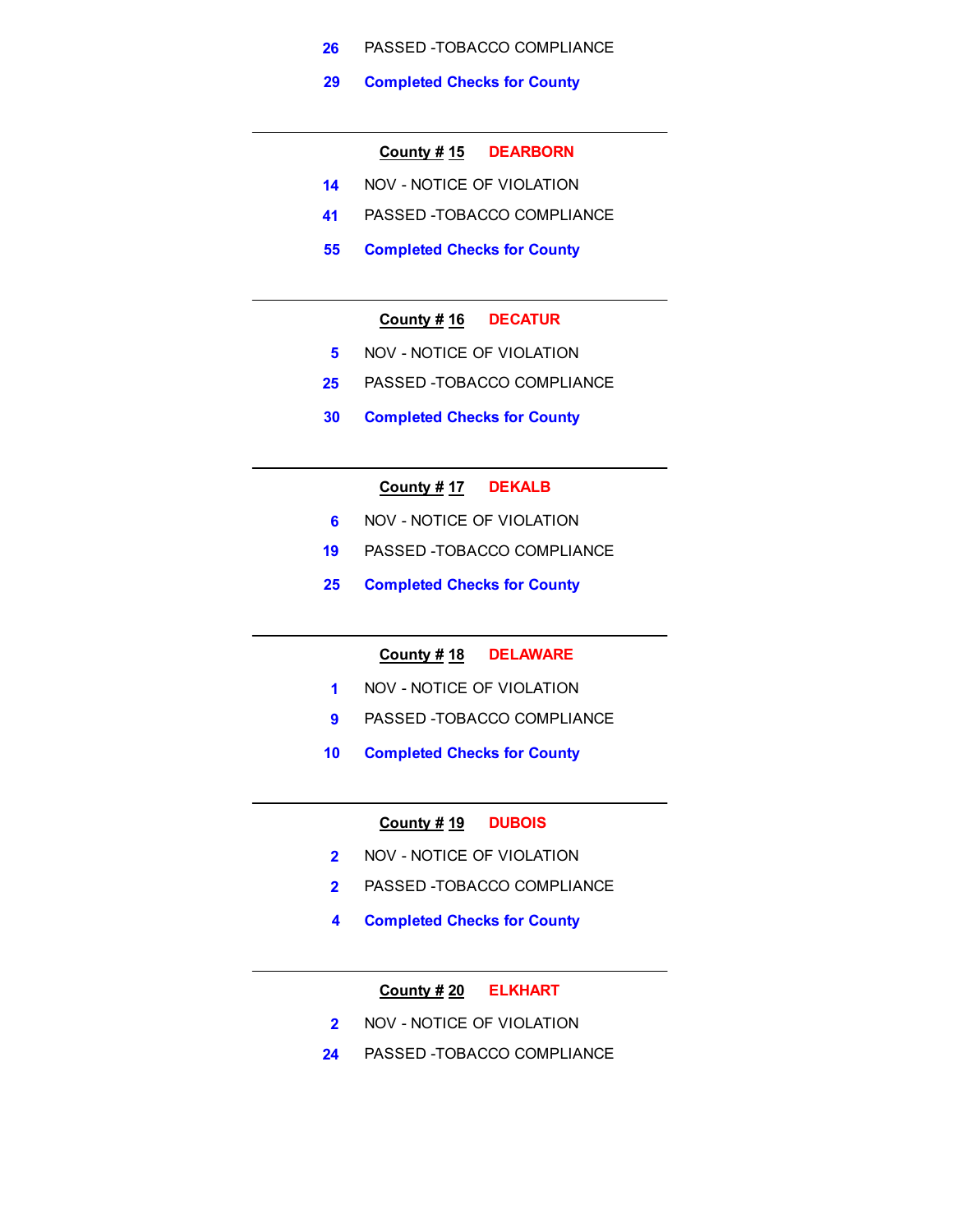# **County # 21 FAYETTE**

- **2** NOV NOTICE OF VIOLATION
- **23** PASSED -TOBACCO COMPLIANCE
- **25 Completed Checks for County**

## **County # 22 FLOYD**

- **2** NOV NOTICE OF VIOLATION
- **8** PASSED -TOBACCO COMPLIANCE
- **10 Completed Checks for County**

## **County # 23 FOUNTAIN**

- **3** NOV NOTICE OF VIOLATION
- **7** PASSED -TOBACCO COMPLIANCE
- **10 Completed Checks for County**

#### **County # 24 FRANKLIN**

- **2** NOV NOTICE OF VIOLATION
- **29** PASSED -TOBACCO COMPLIANCE
- **31 Completed Checks for County**

#### **County # 26 GIBSON**

- **1** NOV NOTICE OF VIOLATION
- **14** PASSED -TOBACCO COMPLIANCE
- **15 Completed Checks for County**

# **County # 27 GRANT**

- **2** NOV NOTICE OF VIOLATION
- **92** PASSED -TOBACCO COMPLIANCE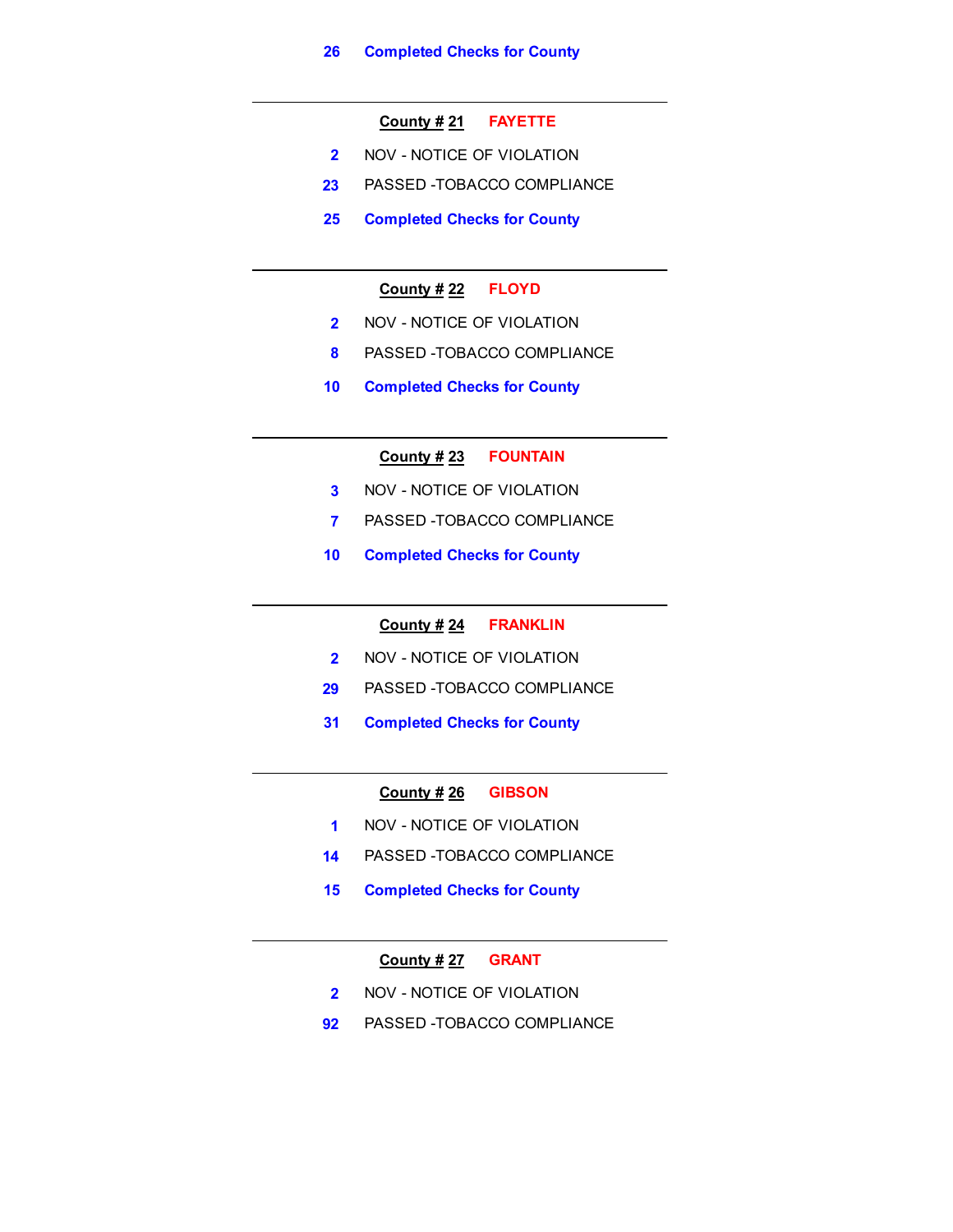#### **County # 28 GREENE**

- **2** NOV NOTICE OF VIOLATION
- **29** PASSED -TOBACCO COMPLIANCE
- **31 Completed Checks for County**

## **County # 29 HAMILTON**

- **1** NOV NOTICE OF VIOLATION
- **11** PASSED -TOBACCO COMPLIANCE
- **12 Completed Checks for County**

**County # 30 HANCOCK**

- **3** NOV NOTICE OF VIOLATION
- **22** PASSED -TOBACCO COMPLIANCE
- **25 Completed Checks for County**

**County # 31 HARRISON**

- **5** PASSED -TOBACCO COMPLIANCE
- **5 Completed Checks for County**

# **County # 32 HENDRICKS**

- **4** PASSED -TOBACCO COMPLIANCE
- **4 Completed Checks for County**

# **County # 33 HENRY**

- **3** NOV NOTICE OF VIOLATION
- **18** PASSED -TOBACCO COMPLIANCE
- **21 Completed Checks for County**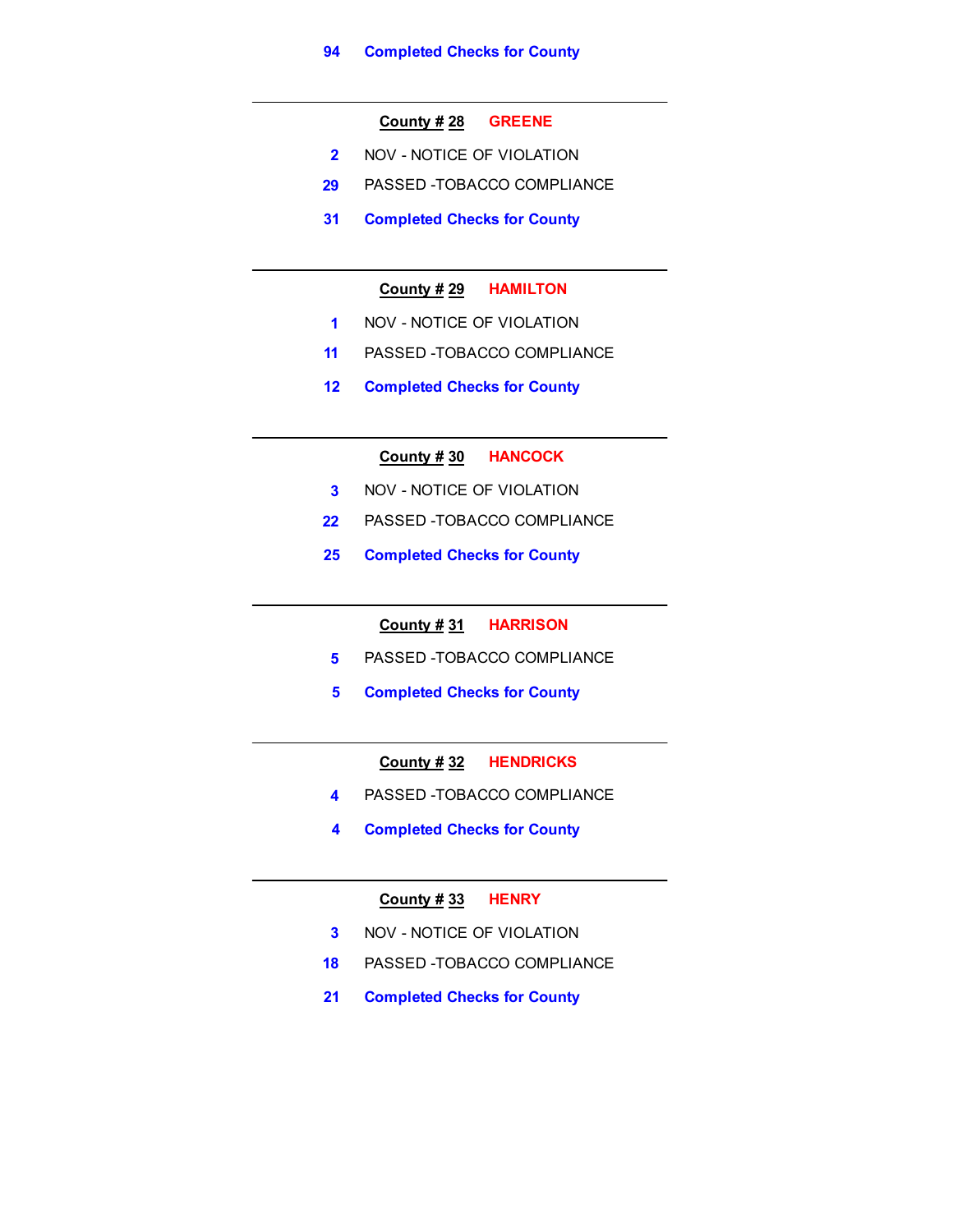#### **County # 34 HOWARD**

- **3** NOV NOTICE OF VIOLATION
- **23** PASSED -TOBACCO COMPLIANCE
- **26 Completed Checks for County**

# **County # 35 HUNTINGTON**

- **1** NOV NOTICE OF VIOLATION
- **39** PASSED -TOBACCO COMPLIANCE
- **40 Completed Checks for County**

**County # 36 JACKSON**

- **3** NOV NOTICE OF VIOLATION
- **14** PASSED -TOBACCO COMPLIANCE
- **17 Completed Checks for County**

#### **County # 37 JASPER**

- **3** NOV NOTICE OF VIOLATION
- **12** PASSED -TOBACCO COMPLIANCE
- **15 Completed Checks for County**

# **County # 38 JAY**

- **19** PASSED -TOBACCO COMPLIANCE
- **19 Completed Checks for County**

# **County # 39 JEFFERSON**

- **4** NOV NOTICE OF VIOLATION
- **14** PASSED -TOBACCO COMPLIANCE
- **18 Completed Checks for County**

**County # 40 JENNINGS**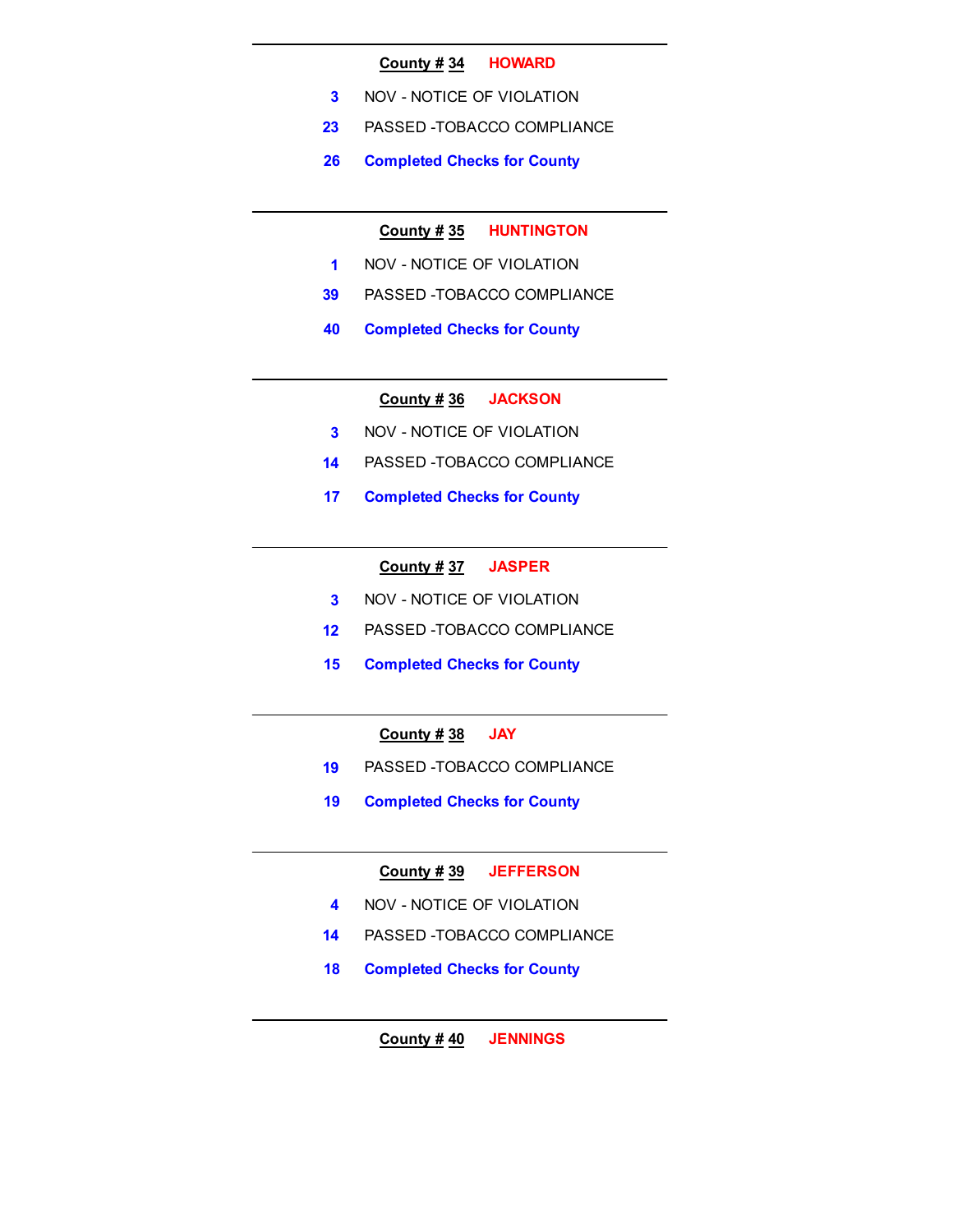- **14** PASSED -TOBACCO COMPLIANCE
- **14 Completed Checks for County**

#### **County # 41 JOHNSON**

- **2** NOV NOTICE OF VIOLATION
- **47** PASSED -TOBACCO COMPLIANCE
- **49 Completed Checks for County**

## **County # 42 KNOX**

- **4** NOV NOTICE OF VIOLATION
- **40** PASSED -TOBACCO COMPLIANCE
- **44 Completed Checks for County**

# **County # 43 KOSCIUSKO**

- **1** NOV NOTICE OF VIOLATION
- **28** PASSED -TOBACCO COMPLIANCE
- **29 Completed Checks for County**

**County # 44 LAGRANGE**

- **14** PASSED -TOBACCO COMPLIANCE
- **14 Completed Checks for County**

## **County # 45 LAKE**

- **5 NOV NOTICE OF VIOLATION**
- **45** PASSED -TOBACCO COMPLIANCE
- **50 Completed Checks for County**

# **County # 46 LAPORTE**

- **2** NOV NOTICE OF VIOLATION
- **17** PASSED -TOBACCO COMPLIANCE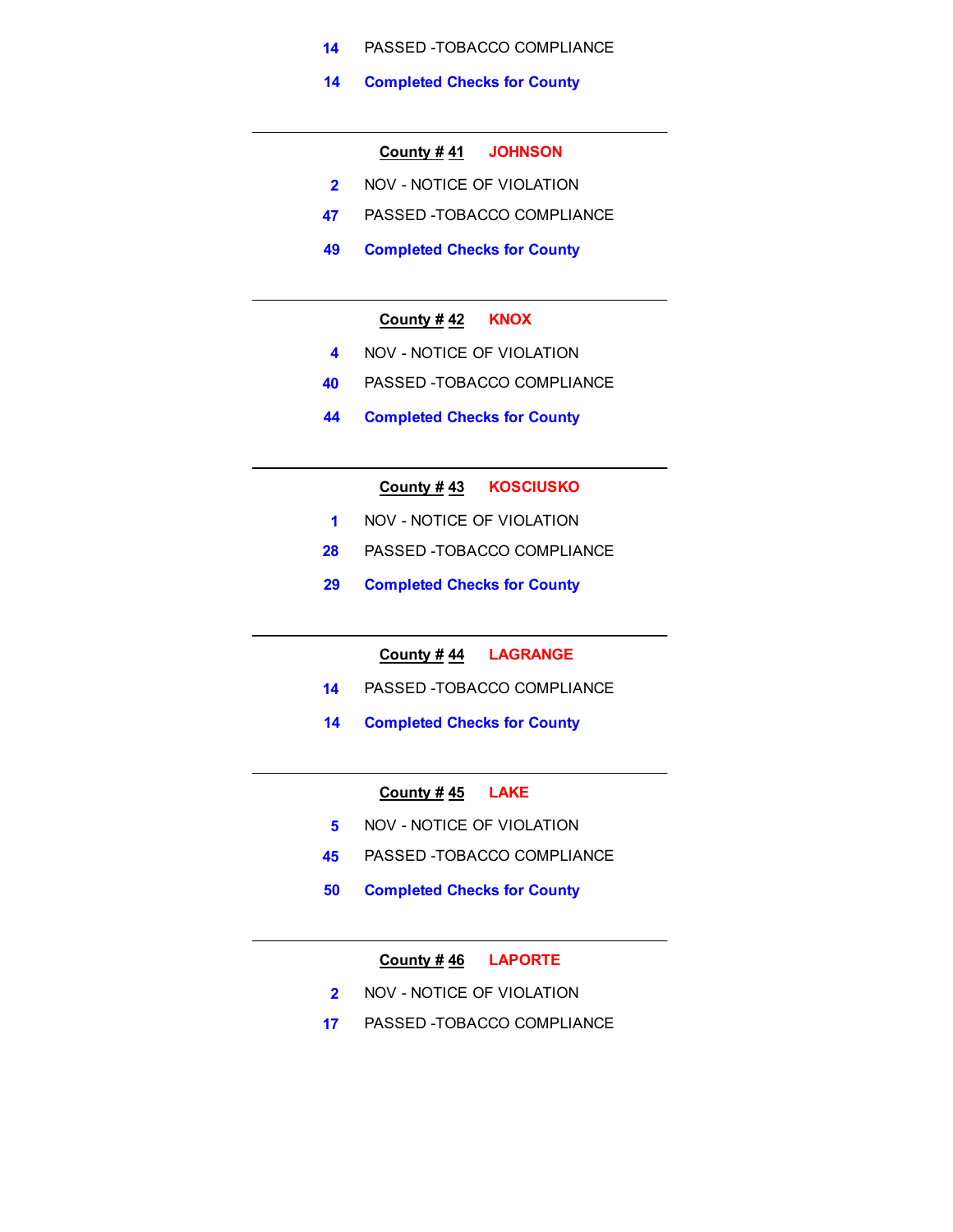# **County # 47 LAWRENCE**

- **2** NOV NOTICE OF VIOLATION
- **31** PASSED -TOBACCO COMPLIANCE
- **33 Completed Checks for County**

## **County # 48 MADISON**

- **5** NOV NOTICE OF VIOLATION
- **33** PASSED -TOBACCO COMPLIANCE
- **38 Completed Checks for County**

#### **County # 49 MARION**

- **33** NOV NOTICE OF VIOLATION
- **381** PASSED -TOBACCO COMPLIANCE
- **414 Completed Checks for County**

#### **County # 50 MARSHALL**

- **16** PASSED -TOBACCO COMPLIANCE
- **16 Completed Checks for County**

# **County # 51 MARTIN**

- **1** NOV NOTICE OF VIOLATION
- **1** PASSED -TOBACCO COMPLIANCE
- **2 Completed Checks for County**

#### **County # 52 MIAMI**

- **4** PASSED -TOBACCO COMPLIANCE
- **4 Completed Checks for County**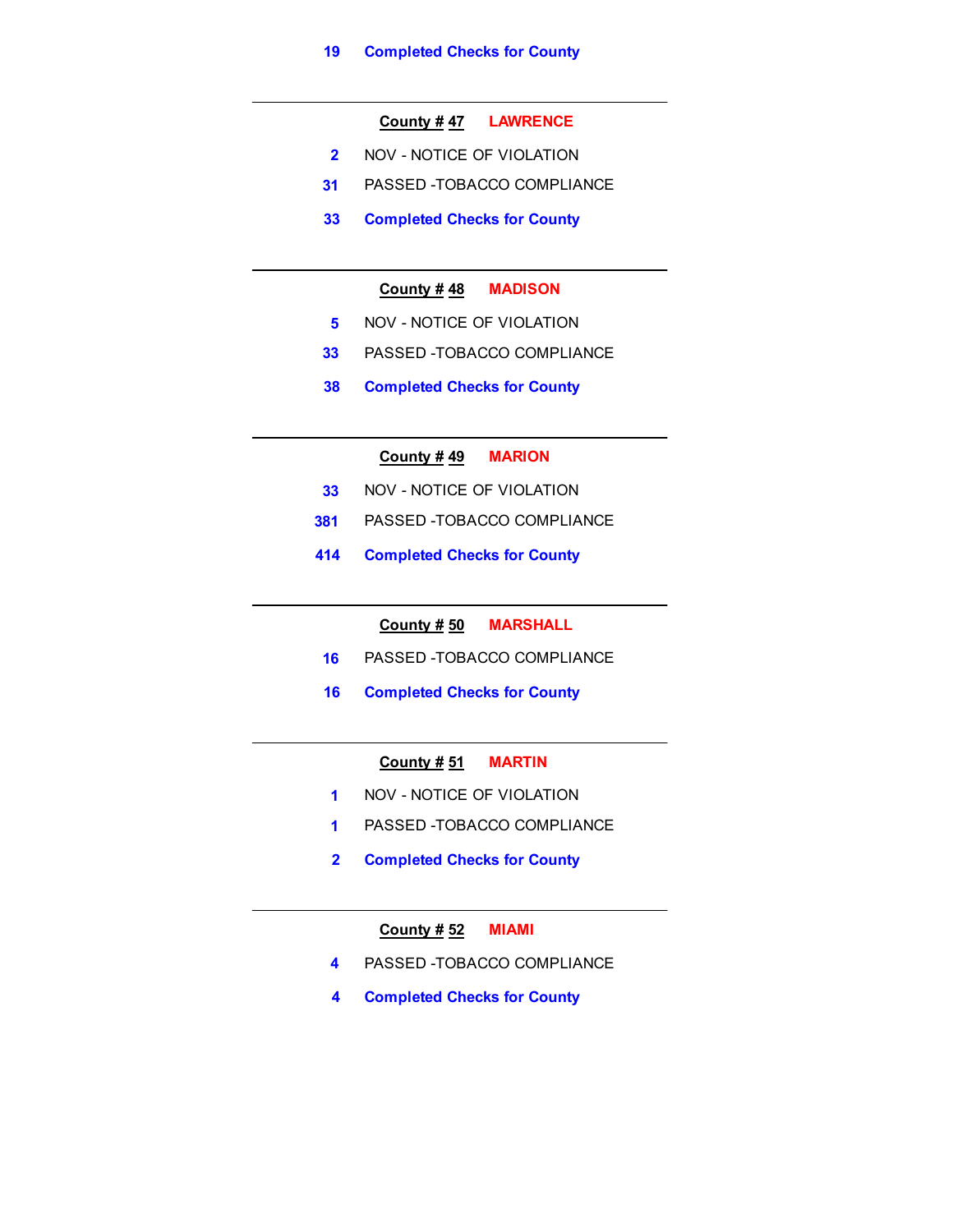#### **County # 53 MONROE**

- **1** NOV NOTICE OF VIOLATION
- **6** PASSED -TOBACCO COMPLIANCE
- **7 Completed Checks for County**

**County # 54 MONTGOMERY**

- **4** PASSED -TOBACCO COMPLIANCE
- **4 Completed Checks for County**

**County # 55 MORGAN**

- **5** PASSED -TOBACCO COMPLIANCE
- **5 Completed Checks for County**

# **County # 56 NEWTON**

- **2** PASSED -TOBACCO COMPLIANCE
- **2 Completed Checks for County**

## **County # 57 NOBLE**

- **1** NOV NOTICE OF VIOLATION
- **3** PASSED -TOBACCO COMPLIANCE
- **4 Completed Checks for County**

## **County # 58 OHIO**

- **1** NOV NOTICE OF VIOLATION
- **7** PASSED -TOBACCO COMPLIANCE
- **8 Completed Checks for County**

# **County # 59 ORANGE**

**1** PASSED -TOBACCO COMPLIANCE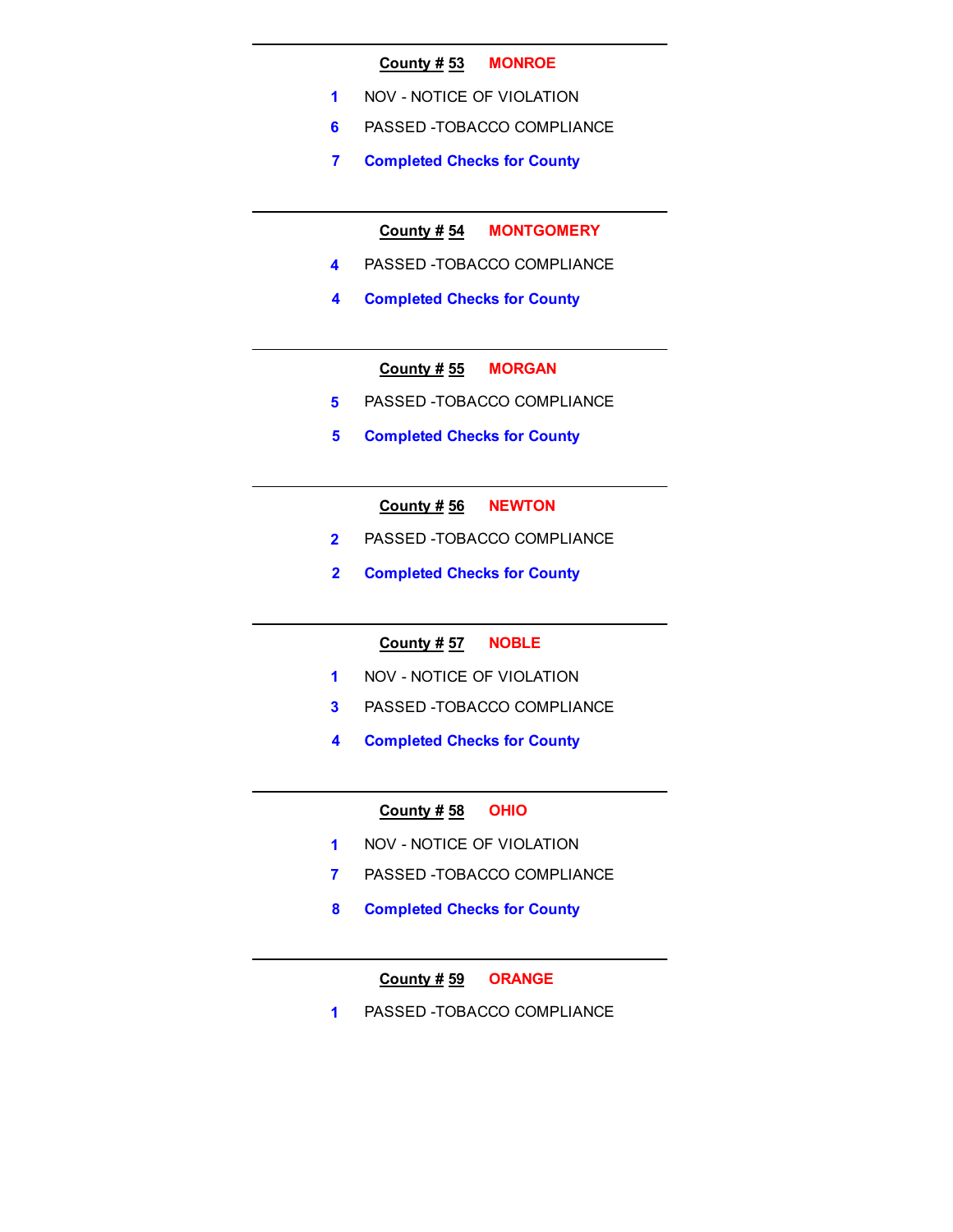# **County # 60 OWEN**

- **16** PASSED -TOBACCO COMPLIANCE
- **16 Completed Checks for County**

# **County # 61 PARKE**

- **2** NOV NOTICE OF VIOLATION
- **15** PASSED -TOBACCO COMPLIANCE
- **17 Completed Checks for County**

# **County # 62 PERRY**

- **1** NOV NOTICE OF VIOLATION
- **3** PASSED -TOBACCO COMPLIANCE
- **4 Completed Checks for County**

# **County # 64 PORTER**

- **3** NOV NOTICE OF VIOLATION
- **45** PASSED -TOBACCO COMPLIANCE
- **48 Completed Checks for County**

# **County # 65 POSEY**

- **2** PASSED -TOBACCO COMPLIANCE
- **2 Completed Checks for County**

# **County # 67 PUTNAM**

- **2** PASSED -TOBACCO COMPLIANCE
- **2 Completed Checks for County**

**County # 68 RANDOLPH**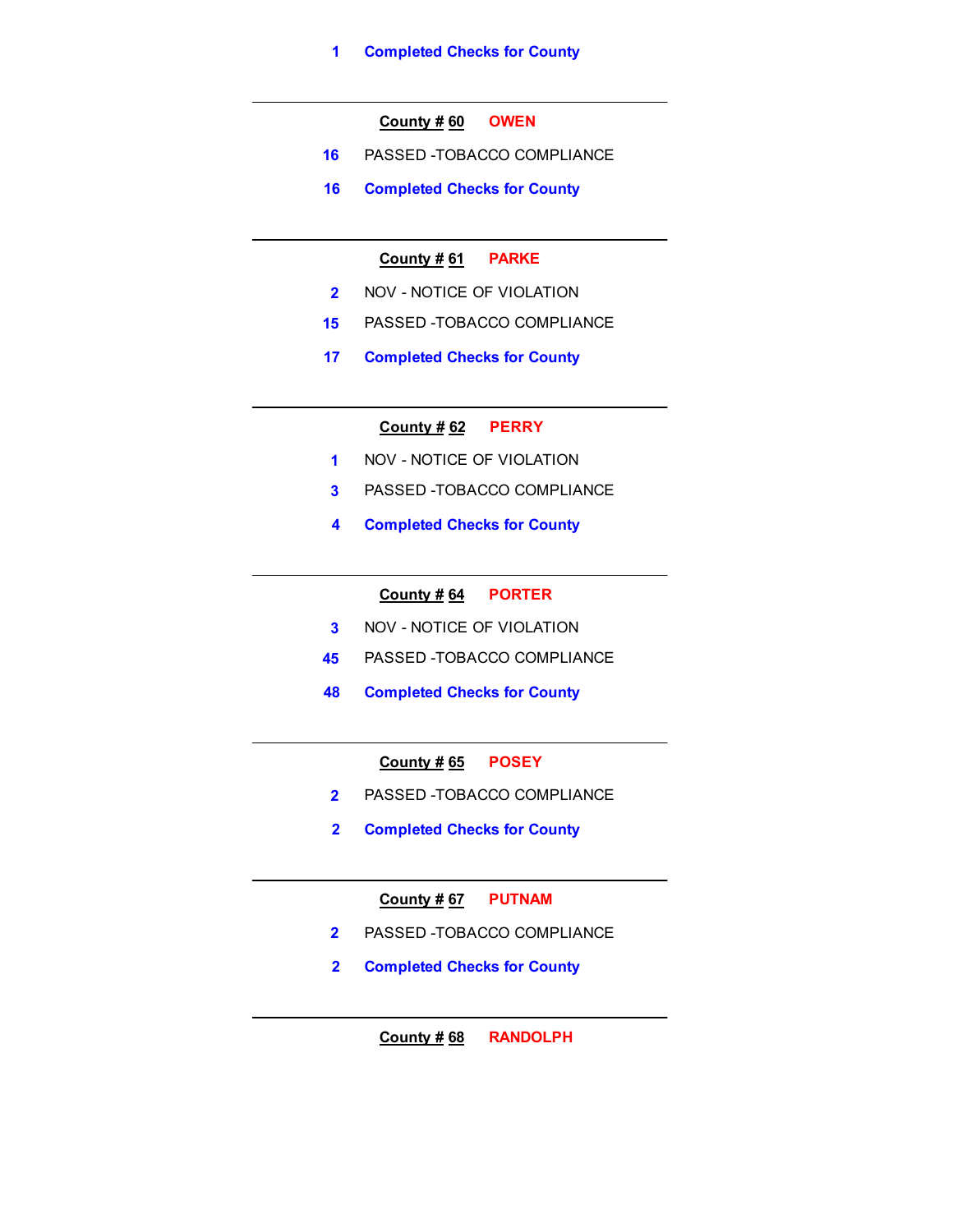- **26** PASSED -TOBACCO COMPLIANCE
- **26 Completed Checks for County**

#### **County # 69 RIPLEY**

- **9** NOV NOTICE OF VIOLATION
- **41** PASSED -TOBACCO COMPLIANCE
- **50 Completed Checks for County**

## **County # 70 RUSH**

- **2** NOV NOTICE OF VIOLATION
- **16** PASSED -TOBACCO COMPLIANCE
- **18 Completed Checks for County**

# **County # 71 ST. JOSEPH**

- **8** NOV NOTICE OF VIOLATION
- **56** PASSED -TOBACCO COMPLIANCE
- **64 Completed Checks for County**

# **County # 72 SCOTT**

- **2** PASSED -TOBACCO COMPLIANCE
- **2 Completed Checks for County**

#### **County # 73 SHELBY**

- **21** PASSED -TOBACCO COMPLIANCE
- **21 Completed Checks for County**

#### **County # 74 SPENCER**

- **2** PASSED -TOBACCO COMPLIANCE
- **2 Completed Checks for County**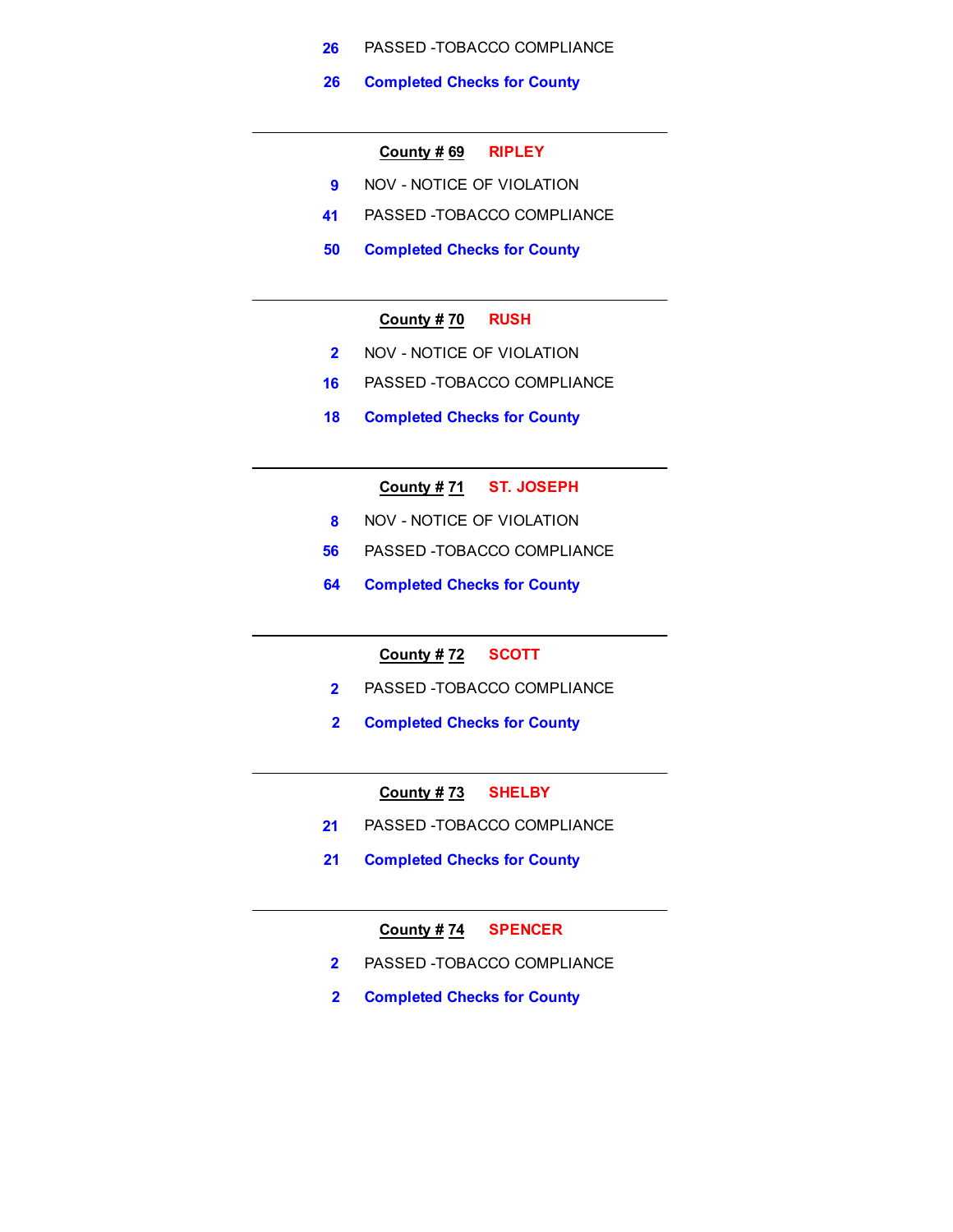#### **County # 76 STEUBEN**

- **4** NOV NOTICE OF VIOLATION
- **47** PASSED -TOBACCO COMPLIANCE
- **51 Completed Checks for County**

# **County # 77 SULLIVAN**

- **3** NOV NOTICE OF VIOLATION
- **30** PASSED -TOBACCO COMPLIANCE
- **33 Completed Checks for County**

**County # 78 SWITZERLAND**

- **4** NOV NOTICE OF VIOLATION
- **24** PASSED -TOBACCO COMPLIANCE
- **28 Completed Checks for County**

#### **County # 79 TIPPECANOE**

- **3** NOV NOTICE OF VIOLATION
- **13** PASSED -TOBACCO COMPLIANCE
- **16 Completed Checks for County**

## **County # 82 VANDERBURGH**

- **12** PASSED -TOBACCO COMPLIANCE
- **12 Completed Checks for County**

# **County # 83 VERMILLION**

- **26** PASSED -TOBACCO COMPLIANCE
- **26 Completed Checks for County**

# **County # 84 VIGO**

**7** NOV - NOTICE OF VIOLATION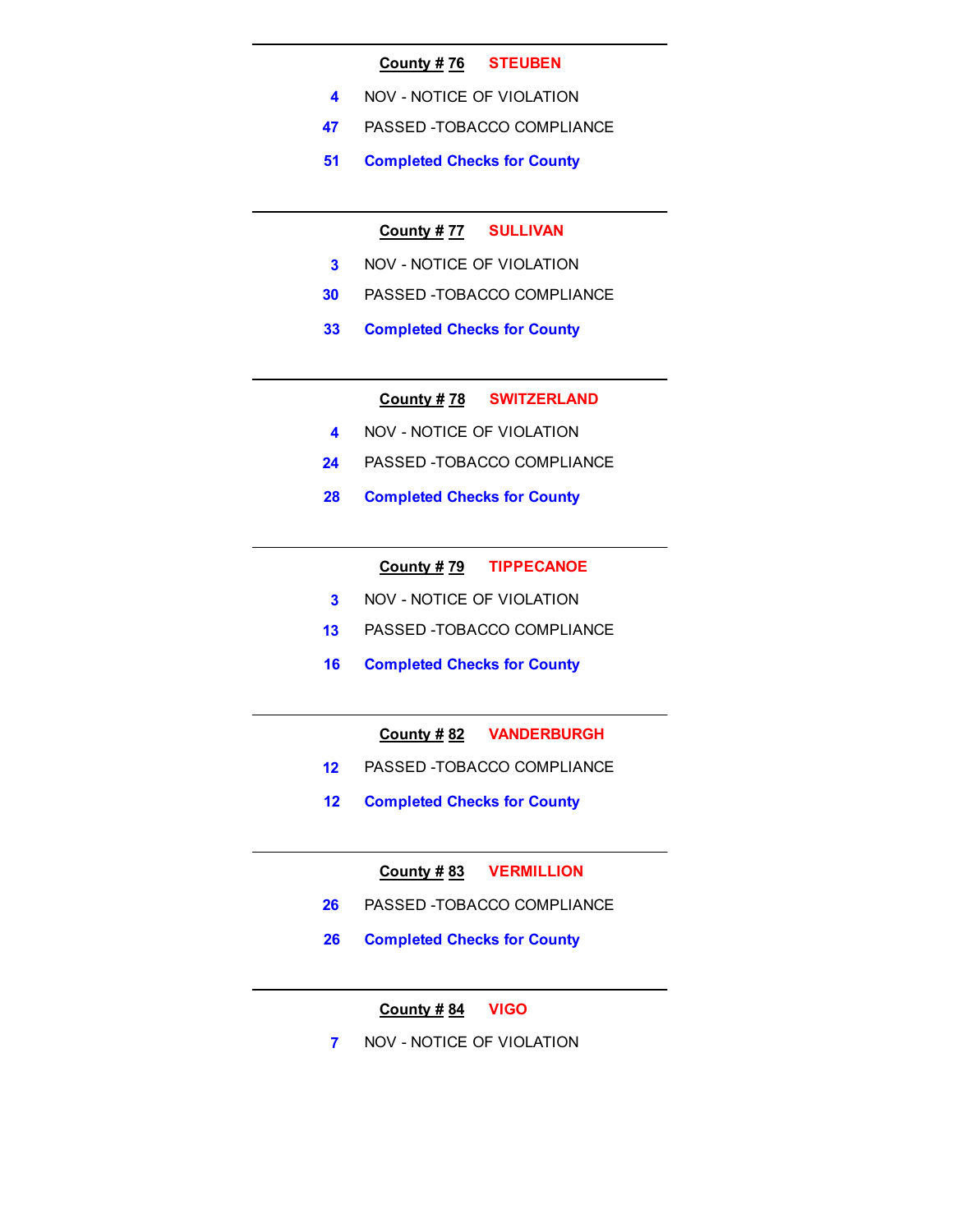- **134** PASSED -TOBACCO COMPLIANCE
- **141 Completed Checks for County**

#### **County # 85 WABASH**

- **12** PASSED -TOBACCO COMPLIANCE
- **12 Completed Checks for County**

# **County # 86 WARREN**

- **4** PASSED -TOBACCO COMPLIANCE
- **4 Completed Checks for County**

**County # 87 WARRICK**

- **1** PASSED -TOBACCO COMPLIANCE
- **1 Completed Checks for County**

**County # 88 WASHINGTON**

- **1** PASSED -TOBACCO COMPLIANCE
- **1 Completed Checks for County**

# **County # 89 WAYNE**

- **1** NOV NOTICE OF VIOLATION
- **26** PASSED -TOBACCO COMPLIANCE
- **27 Completed Checks for County**

#### **County # 90 WELLS**

- **1** PASSED -TOBACCO COMPLIANCE
- **1 Completed Checks for County**

## **County # 91 WHITE**

**1** NOV - NOTICE OF VIOLATION